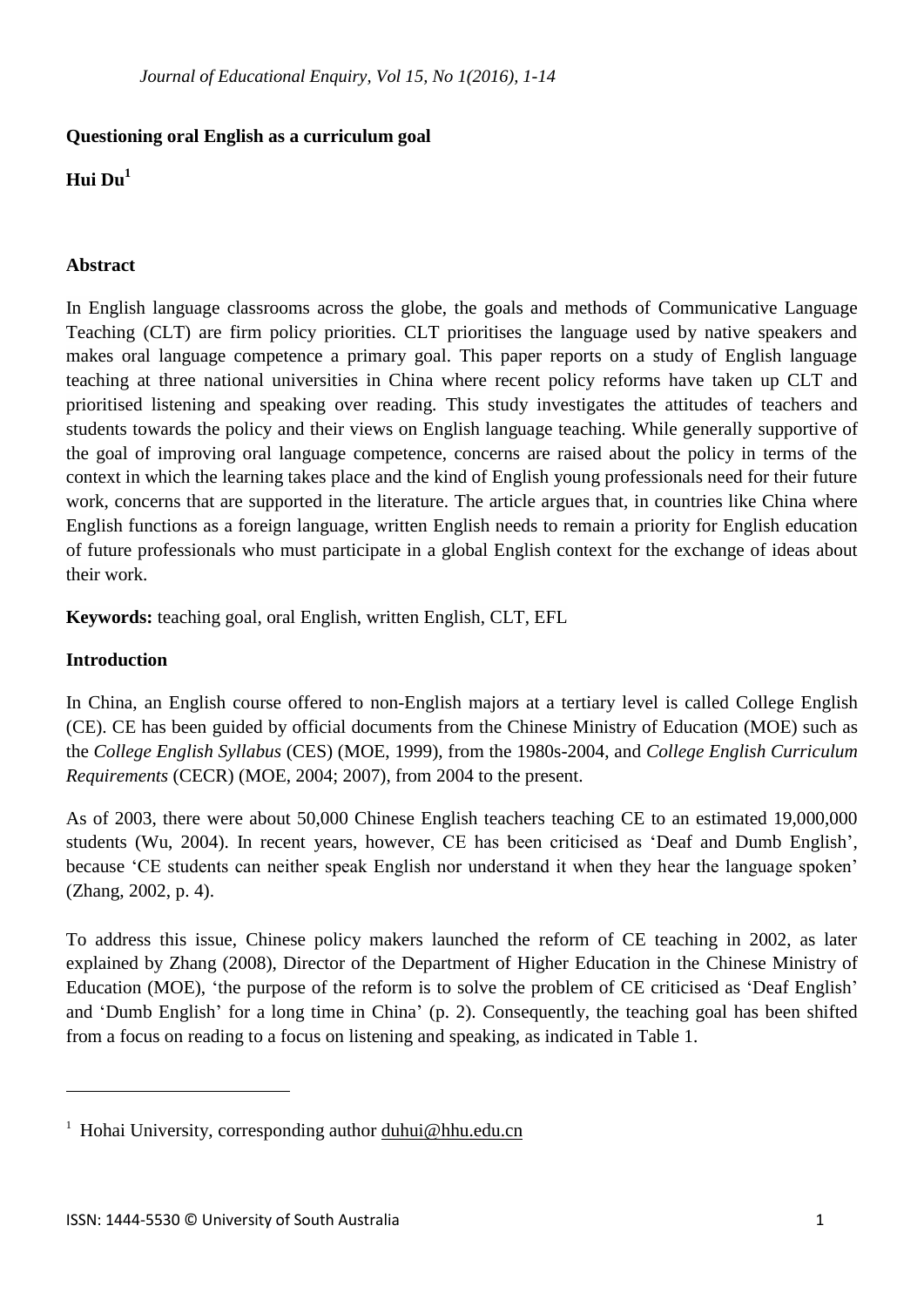Table 1. Policy shift in the primary goal of CE teaching

| <b>CES</b> (1999)                                                             | <b>CECR (2007)</b>          |  |  |  |  |
|-------------------------------------------------------------------------------|-----------------------------|--|--|--|--|
| College English aims to develop in The objective of College English is to     |                             |  |  |  |  |
| students a relatively high level of develop students' ability to use English  |                             |  |  |  |  |
| competence in reading, an intermediate in a well-rounded way, especially in   |                             |  |  |  |  |
| level of competence in listening, listening and speaking, so that in their    |                             |  |  |  |  |
| speaking, writing and translating, so future studies and careers as well as   |                             |  |  |  |  |
| that they could exchange information social interactions they will be able to |                             |  |  |  |  |
| in English (MOE 1999, p. 1).                                                  | communicate effectively(MOE |  |  |  |  |
|                                                                               | $2007$ , p. 18).            |  |  |  |  |

The goal is actually geared to communicating with native speakers. For example, among other things, the requirements for speaking are stipulated as:

Basic Requirements: …Can hold simple conversations with *native English-speakers* on everyday topics (MOE, 2007, p. 35).

Intermediate Requirements: Can hold conversations in fairly fluent English with *native English-speakers* on familiar topics, maintain the conversation or discussion, and agree or disagree with the other party politely… (MOE, 2007, p. 38).

Advanced Requirements: Can hold conversations on general or specialized topic with *native English-speakers* in fairly fluent and correct English, and effectively maintain the conversation or discussion… (MOE, 2007, p. 41)

(my emphasis)

In such a context, the new teaching goal does not belong to Cook's (2007) internal goal evaluated against progress towards achieving the educational aims of the language curriculum itself, but his external goal with its target being actual language use outside classroom and with so-called communicative language teaching (CLT) which is evaluated against the achievement of linguistic competence of a native speaker.

While the internal goal may help to show students' progress as second/foreign language (L2) users, the external goal can only indicate how far away the students are from native speakers. Put another way, against native speaker norms L2 learning can be measured only as 'degrees of failure, not degrees of success' (Cook, 2007, p. 240). Thus, it is against native speakers' English that CE is described as 'deaf' and 'dumb'.

Actually, Chinese, Japanese, and South Korean governments have met similar problems in their English language education and have been 'faced with mounting criticisms of ineffective pedagogical practices' (Hu & McKay, 2012, p. 256). Although students in these countries are similar in their oral English, only in China is the term 'Deaf and Dumb English' used as a label of students' weakness in listening and speaking.

This article explores some of the problems with oral English as a focus for the education of future professionals in the East Asian context. It does this first by considering the literature on CLT that the new teaching goal entails, and then moves on to considering the perspectives of those 'on the ground', teaching and learning in Chinese university contexts.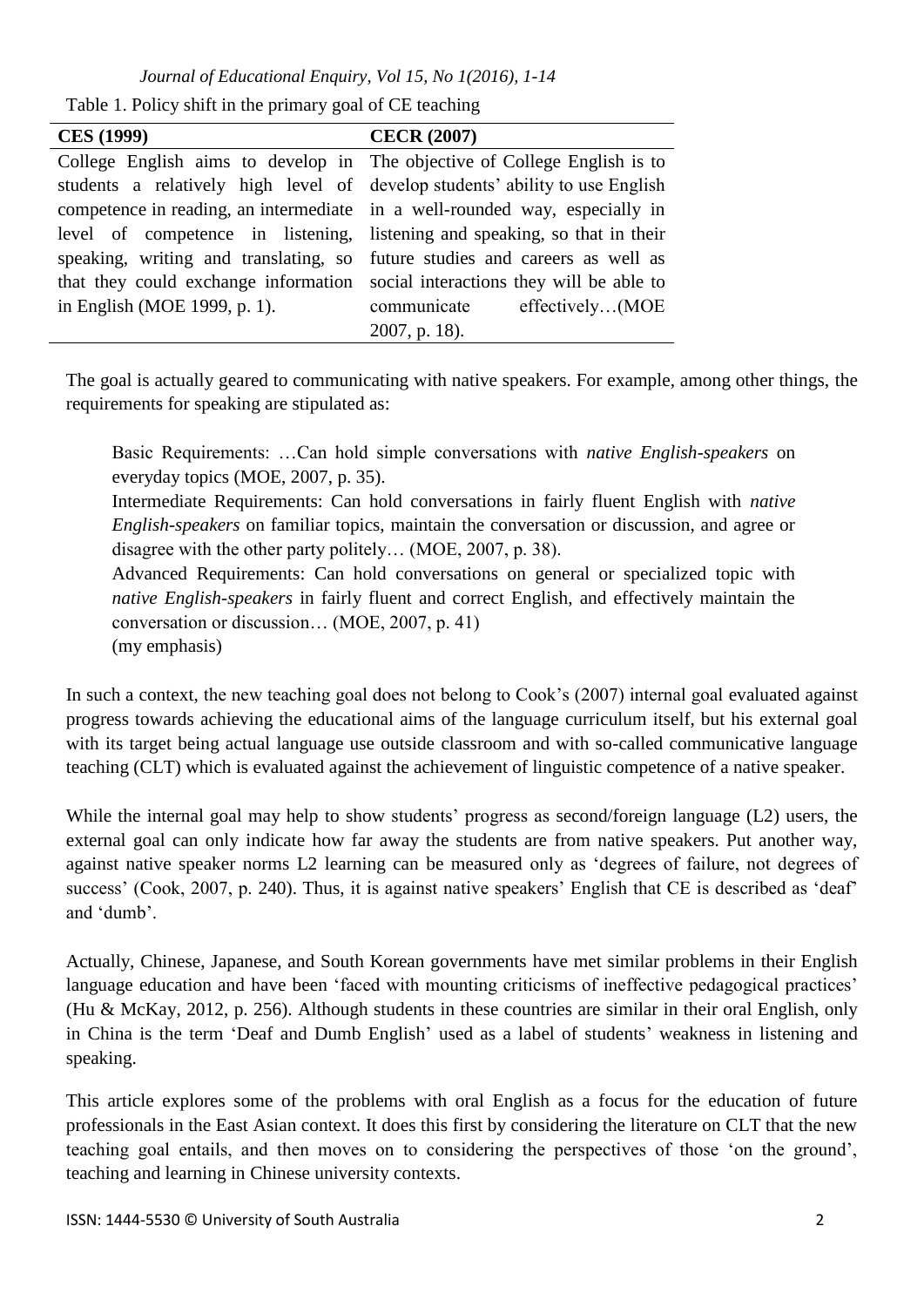## *Journal of Educational Enquiry, Vol 15, No 1(2016), 1-14* **Concerns with Communicative Language Teaching**

From my perspective as a teacher who has taught English as a foreign language (EFL) for over 30 years, and now as a vice-dean in language faculty in a national university in China, I was aware of the very real difficulties with CLT-inspired approaches faced by teachers in my own context. These difficulties include dealing with large class sizes, teachers themselves often having low English proficiency, and the challenges of bridging between local cultures of learning and teaching and those required by CLT. However, I also knew that CLT was widely adopted at the policy level in non-English speaking countries, including China. I therefore decided to review the literature on CLT policy and teaching with a view to discovering in what ways it was being used in non-English speaking countries and whether or not the problems I was seeing were being experienced elsewhere.

The review concentrated on current journals on the teaching of English (e.g. ELT, Language and Education, Education Policy, Language Teaching, Language Teaching Research, Language, Culture and Curriculum, Journal of Pragmatics, TESOL Quarterly, and World Englishes) plus relevant handbooks and academic books on methodology in the field. First identification of suitable material used broad key words such as 'goal of teaching', 'language skills', 'written English', 'oral English' so that a corpus of texts was identified. More detailed reading then focused on CLT, communicative competence, native speaker norms, interaction, cultural differences, English speaking environment, class size, teachers' language proficiency, teaching methods, and so on.

For the purposes of this paper, the review provided here focuses on the main critiques of CLT that were identified. These have been divided into four broad categories: (1) Issues with context; (2) Pedagogical concerns; (3) Learning English for professional purposes; and 4) Human and material resource issues.

### **(1) Issues with context**

'Since its inception in the 1970s, CLT has served as a major source of influence on language teaching practice around the world' (Richards, 2006, p. 1). However, CLT is not without its critics and problems. The blindness of the approach to its teaching context is frequently mentioned in literature.

Bax (2003, p. 278) criticises CLT as neglecting 'one crucial aspect of language pedagogy, namely the context in which that pedagogy takes place', for example, CLT does not fit the situation where teaching is examination-oriented, as it focuses on learning processes rather than learning outcomes and develops fluency at the cost of accuracy (Richards, 2006, p. 35).

To see how a language curriculum reform aiming at equipping learners with communicative competence interconnects with classroom practice in Singapore, Curdt-Christiansen and Silver (2013) conducted an observational study. Their findings note that while 'surface changes', such as material adaptation and classroom seating, were obvious 'throughout all classes', 'deeper changes' in terms of the use of teaching materials, teaching approaches, and teacher beliefs were 'less evident' (p. 258). They argue that how well an educational reform is implemented depends on 'the socio-educational context in which the classroom is situated' and 'the historical and institutional traditions that shape teachers' "cultural models"' (Curdt-Christiansen and Silver, 2013, p. 258). This is an example illustrating that 'methods have been preoccupied with their potential global reach', but 'have lacked an essential local touch' (Kumaravadivelu, 2006, p. 165).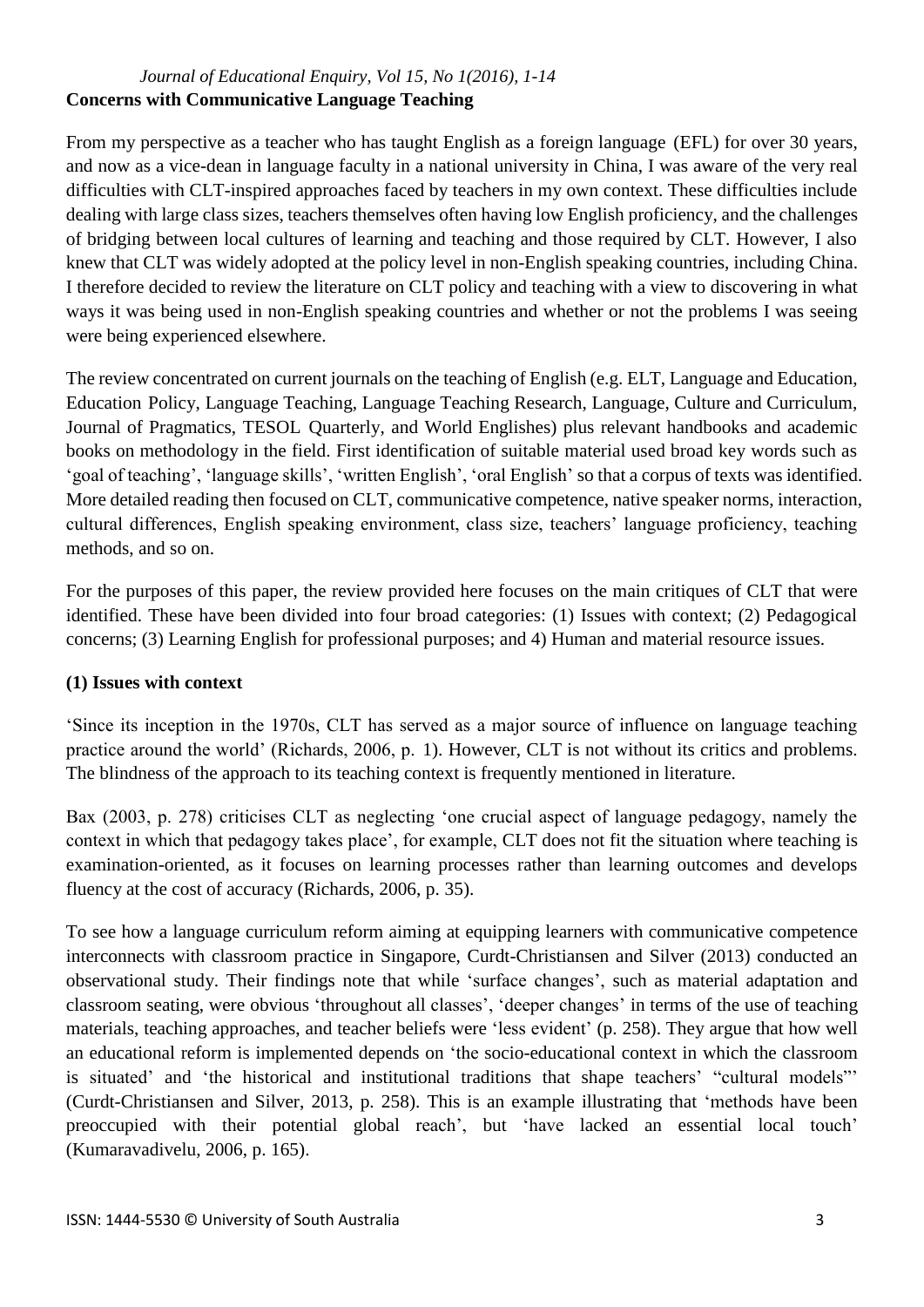More importantly. CLT is blind to its context because of 'its standardized native speaker norms' (Alptekin, 2002, p. 57), which 'means L2 learning can only lead to different degrees of failure, not degrees of success' (Cook, 2007, p. 240). In the age of the globalisation of English, against the native speaker norms, CLT 'fails to reflect the lingua franca status of English', 'the universal spread of English and its increased use by non-native English speaking populations for participation in the global market' (Hanna, 2011, p. 743), and 'circumscribes both teacher and learner autonomy' and consequently becomes 'utopian, unrealistic, and constraining' (Alptekin, 2002, p. 57).

The approach may well be the wrong target for policy in contexts where English is not spoken as a first language. That is why Bax (2003) calls for the end of CLT and replacing it with a context approach, which takes context as the priority, approach as secondary, followed by language focus.

### **(2) Pedagogical concerns**

A second area of criticism of CLT is in relation to pedagogy. Obsessed with the myth that best method 'can be used anywhere and everywhere' in a history of language teaching, '[w]e went on expedition after expedition searching for the best method' but in vain (Kumaravadivelu, 2006, p. 164). One of the lessons that can be drawn from this is to take into consideration 'the complexity and diversity of language learning contexts' in teaching (Savignon, 2007, p. 218).

Pedagogically, the criteria for assessing communicativeness must be based on 'what it takes to be communicative in the context of the classroom itself, rather than in some outside context', for classroom is largely 'for pedagogical rather than social reasons' (Cullen, 1998, p. 181). In reality, communicativeness based on outside the classroom is 'a rarity' in teaching a target language as a foreign language (Kumaravadivelu, 1993, pp. 12-13).

There is evidence that CLT is resisted in classrooms 'in East Asia and elsewhere' (Littlewood, 2007, p. 247). For example, Hu (2002) documents how CLT is resisted in English classrooms in China as the result of its conflict with Chinese culture of learning, particularly in terms of the nature of learning and teaching and roles and responsibilities of teachers and students. The resistance from deep culture helps us understand why '[a]lthough many teachers claim to be followers of CLT, this is often a matter of paying lip-service' (Hu, 2002, p. 94). Consequently, the promotion and transplantation of the approach in Asia 'have met with only limited success' (Hu & McKay, 2012, p. 348) and 'the roles of teachers and learners remain much as they always were' (Zhang & Head, 2010, p. 3). More disappointingly, there is little evidence that CLT works more effectively than the traditional approach of presentation, practice and production (P-P-P) (Richards, 2006).

According to Bax (2003), methodology is only one of the factors in language education and, therefore, what should be taken into consideration first is not methodology but the whole context, including individuals, classroom culture, local culture and national culture. The history of language teaching has proved that there is no best method or approach (Prabhu, 1990) that 'works no matter what the context' (Bax, 2003, p. 278). CLT cannot be an exception. Language teaching has entered a post-method age, which means more recognition of the ability of teachers to develop their own methods which fit their own classrooms and contexts (Kumaravadivelu, 2006).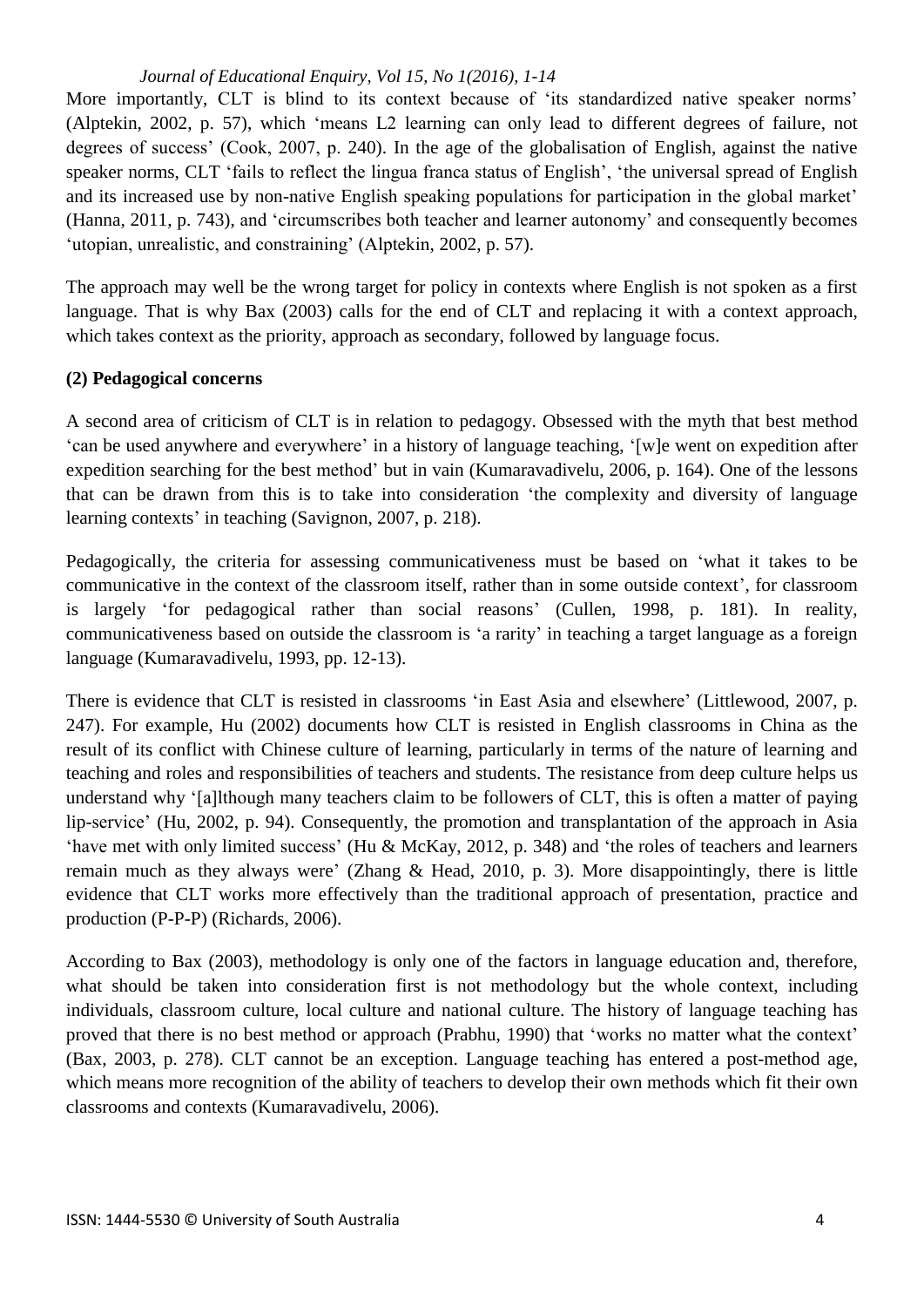#### *Journal of Educational Enquiry, Vol 15, No 1(2016), 1-14* **(3) Learning English for professional purposes**

For non-English speaking countries, 'failure to include English language acquisition as a primary objective of schooling is tantamount to jeopardizing a child's future' in the globalisation of English (Hanna, 2011, p. 733). The specific context for teaching English that is the focus for this paper, is in the preparation of future professionals from non-English speaking countries to participate globally. This means that these students must be prepared to utilise English as an international language in communicating with colleagues in fields of specialisation such as agriculture, hydro-electricity, pharmacy, engineering, law, education and so on.

For the vast majority of students who are learning English in China or other Asian countries, their ultimate goal is not to become members of local communities in English speaking countries 'usually mediated through the spoken language', but to become members of international communities, which 'we have to qualify to belong to through the secondary socialisation of education and training, involving a heavy investment in the written language' (Widdowson, 1997, p. 143). Put another way, in contrast with the local national communities as primary, the international communities are secondary and are mediated through the written language. In this sense, CLT may not fit a tertiary education of future professionals from non-English speaking countries or regions where the goal of language teaching is not to reproduce native speakers but to produce L2 users (Cook, 2007) who are able to communicate with professionals by using varieties which 'tend to retain a written mode even when spoken' in the 'secondary international communities' characterised by 'professional and academic registers' (Widdowson, 1997). This is the reality of English as an international language for professionals worldwide. 'Even in this modern age of multimedia and high-tech environments, it is still the case that most of us rely on our reading ability in order to gain information or expand our knowledge' (Celce-Murcia & Olshtain, 2000), in particular, when our reliance on the Internet is, first of all, characterised by written language.

### **(4) Human and material resource issues**

Implementing CLT has implications for resources. For example, it requires 'pair work and group work', materials 'authentic to native speakers of English' ( Hiep, 2007, p. 196), the teacher's 'high level of proficiency' in English, teacher as 'co-communicator', 'facilitator', 'negotiator', and establishing 'a link between classroom activities and real-world tasks' (Hu, 2002, pp. 96-99).

In non-English speaking countries, a policy entailing CLT can be problematic when there is a lack of 'necessary resources' to use the approach, for example, due to large class sizes (Altinyelken, 2011; Chen & Goh, 2011; Chen & Tsai, 2012; Biggs & Watkins, 1996; Du, 2005), teachers' lack of language proficiency (Chen & Goh, 2011; Du, 2012; Li, 2003; Littlewoods, 2007), limited instructional time (Ishihara, 2009, Hu, 2002) or examination pressure (Hu, 2002; Huang, 2005; Kikuchi, 2009; Zheng, 2012). More importantly, the 'learn by using' in CLT does not fit in with the traditional 'learn to use' Chinese philosophy (Hu, 2002, p. 99).

Hiep (2007, p. 200) observes that 'teachers often encounter many difficulties' in Vietnam and classifies the hindrances to CLT into three categories: (1) 'traditional examinations', 'large class sizes' (constraints in system); (2) 'beliefs about teacher and student role' and 'good teaching' (constraints in culture), (3) 'students' low motivation' and weakness to take part in 'active learning practices', and 'teachers' limited expertise in creating communicative activities' (constraints in individuals).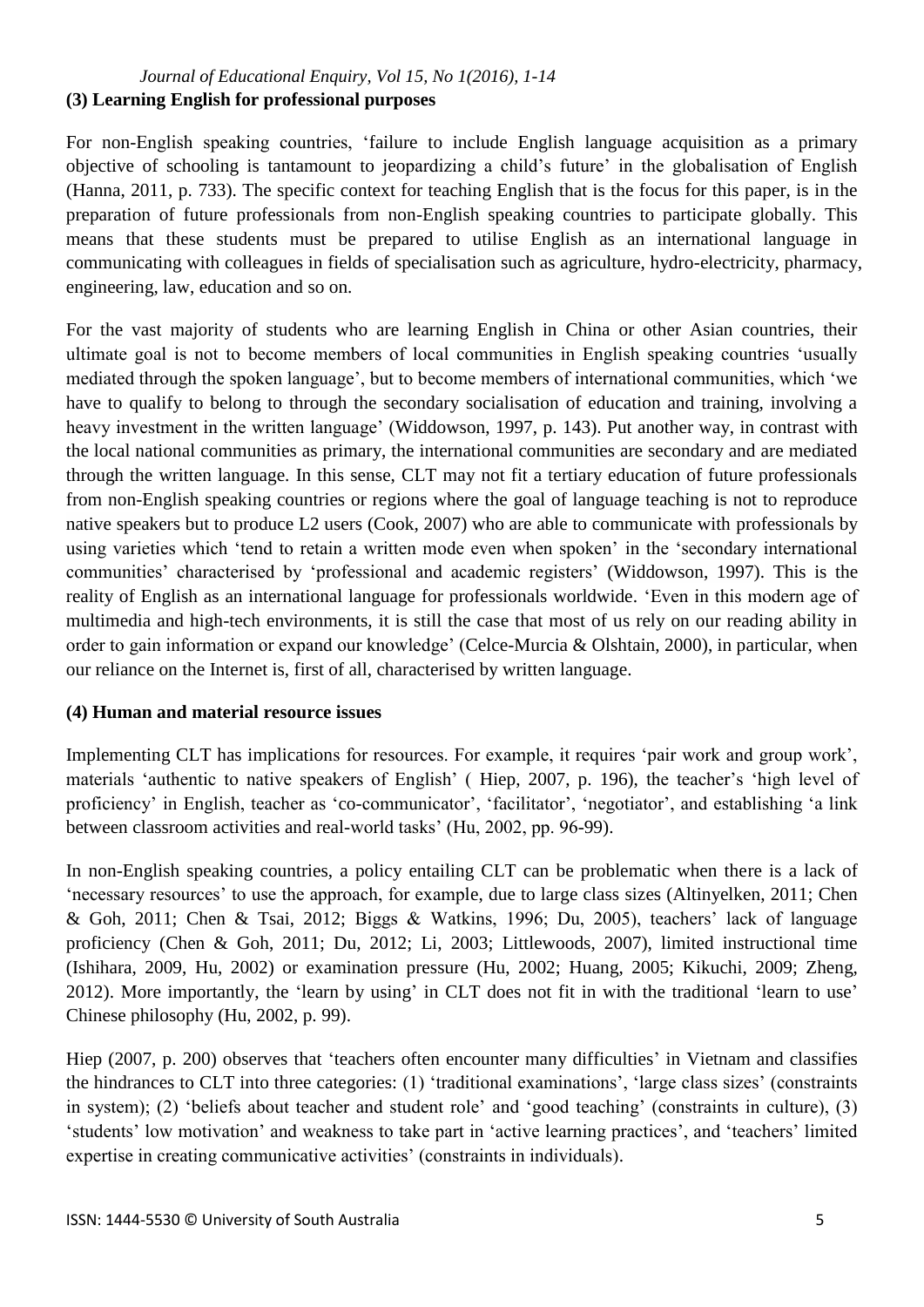Along with other constraints, some of these problems, were pointed out again by Wu, the Vice-Minister of the MOE, based on her recent investigation in 340 universities:

large class sizes (over 40-80), heavy teaching workload (16-20 class periods/week), low academic qualifications (72% of teachers holding bachelor's degree), teachers' low language proficiency, lack of in-service training, and classrooms where teacher talk dominated and students seldom had opportunities to speak. (Wu, 2004)

This situation in China means it is disappointingly hard to meet the conditions to make CLT work. The policy of prioritising oral English is in contrast with Saville-Troike's (2006, pp. 135-137) argument that in teaching a foreign language it is more important to develop students' *academic competence* focusing on reading than *interpersonal competence* focusing on speaking.

As noted above, in the history of the teaching of CE in China, reading was prioritised as the teaching goal until 2004 when the new teaching goal started to take listening and speaking as the priority. At this point, nearly a decade into the new approach, it is timely to reflect on how well it is working. For this researcher it was important to ask, 'What do teachers and students think of the new teaching goal?' In the next section, I introduce a study designed to explore the participants' attitudes towards the new policy.

### **Investigating teachers' and students' attitudes to a policy based on oral competence**

The conduct of the research is described, including context and participants, data collection and analysis. I then move on to discuss findings related to the goal of oral competence in English.

### **Context and participants**

The research sites were three national universities: the first specialises in hydro-electricity, the second in agriculture, and the third in pharmacy. This specialisation is typical of the 72 national universities funded by the MOE. Students enter these universities at the same level according to their scores in university entrance examinations. In addition, CE teachers working in these three universities had similar qualifications. Thus, the three universities are potentially comparable with, and they may even be similar to, other national universities in China. Their selection for this study is in accordance with Patton's (2002, p. 236) critical sampling, in the expectation that what happens in these universities is also likely to happen in similar national universities in China.

CE in these three universities comprises two types of class: (1) Intensive Reading Class, and (2) Listening Class. While the Intensive Reading Class focuses on vocabulary items, structures, cultural background, and textual structuring, the Listening Class takes listening training as the priority. National tests -- CE Test Band 4 (CET4) and Band 6 (CET6) have an impact on teaching. These tests are held twice a year. Students will get a certificate when they pass a test, with Certificate of CET4 indicating that they have met the 'Basic Requirements', and Certificate of CET6 suggesting that they have met the 'Intermediate High Requirements' – their English is at a higher level. Both students and teachers pay much attention to these tests because certificates of CET4 & 6 are usually valued by employers.

In these three universities, 120 second-year students, 12 teachers and 3 language faculty deans volunteered to participate in my research. All teachers taught both intensive reading class and listening class, which means that students in the same class had the same teacher teaching both types of class.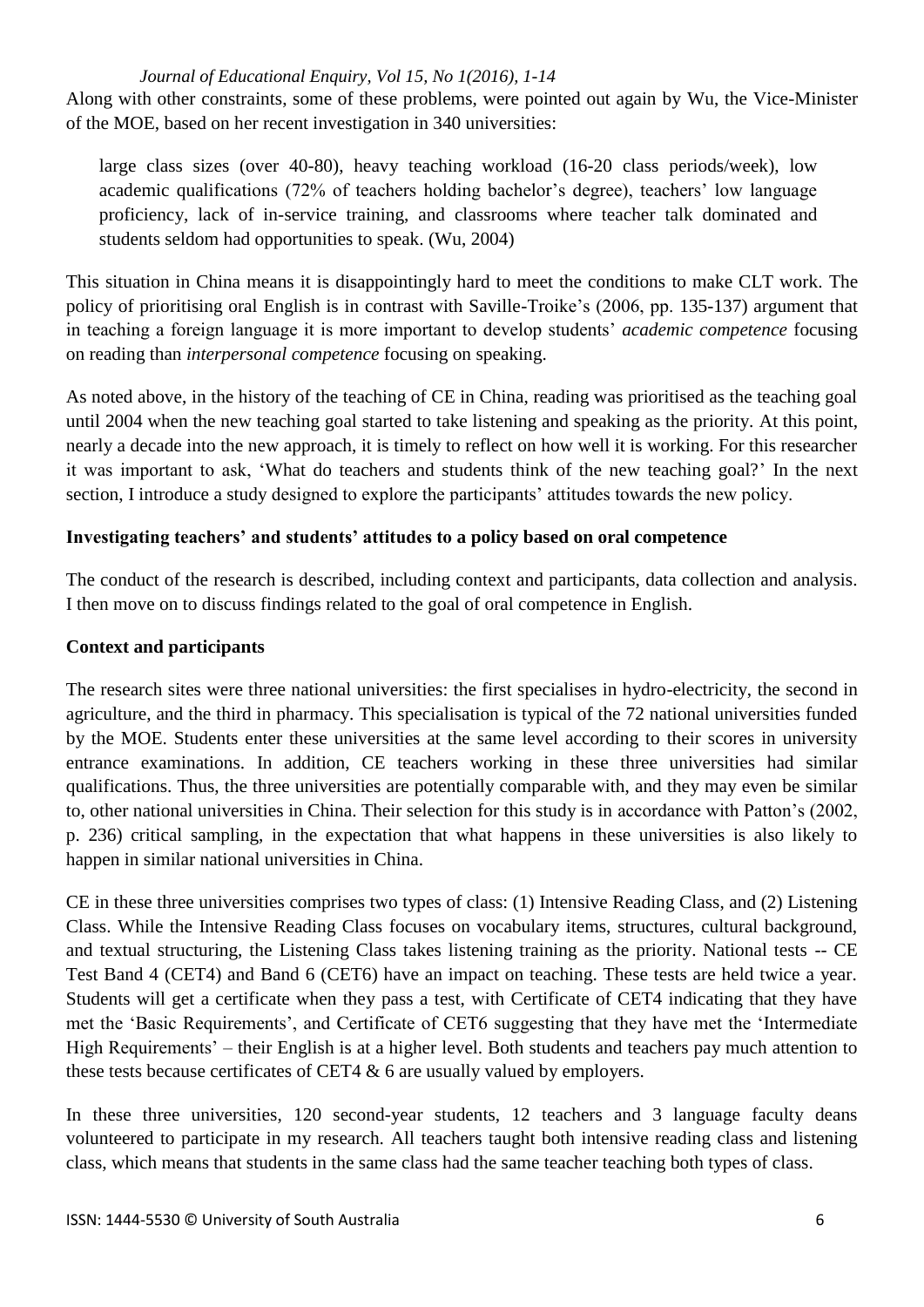## *Journal of Educational Enquiry, Vol 15, No 1(2016), 1-14* **Data collection and analysis**

What is the key to the education of future professionals at a tertiary level, oral English or written one? What is going on in classrooms where oral competence is being foregrounded? What are the effects of this policy - how realistic and desirable is it? These are the issues explored in this study by using the interview question 'What do teachers and students think of the new teaching goal?' and its prompts. To avoid a linguistic barrier, the interviews were conducted in Chinese. While the teachers and deans were interviewed individually, the students were organised into 12 groups of 10 for group interviews.

I categorised the participants' responses using thematic analysis. The participants' responses were categorised into two basic groups: (a) those who were largely positive about the new teaching goal as one category; (b) those who were largely negative about the goal as another. After this, it was found that a number of participants' perceptions fell neither into a simple positive or negative dichotomy. For example some supported the goals of the policy, but questioned whether the goal could be implemented; some were against the goals, but believed that it was good to improve students' oral English. As a result, two further groups were categorised as 'For..., but...' and 'Against..., but...' to include those who were positive or negative about the policy, but qualified these views with significant alternative considerations.

# **Findings**

Table 2 presents a global picture of the results of the study into the 135 participants' attitudes towards the new teaching goal.

|                 | <b>Positive</b> |      | <b>Negative</b> |      | For,<br>but |      | Against,<br>but |     | <b>Total</b> |       |
|-----------------|-----------------|------|-----------------|------|-------------|------|-----------------|-----|--------------|-------|
| Teachers        | 33%             | (4)  | 17%             | (2)  | 42%         | (5)  | 8%              |     | 100%         | (12)  |
| <b>Students</b> | 47%             | (56) | 37%             | (44) | 16%         | (20) |                 |     | 100%         | (120) |
| Deans           | 33%             | (1)  |                 |      | 33%         | (1)  | 33%             |     | 100%         | (3)   |
| Total           | 45%             | (61) | 34%             | (46) | 19%         | (26) | 1.5%            | (2) | 100%         | (135) |

Table 2. Grouping of 135 participants' attitudes

Table 2 indicates participants' four different attitudes: (1) Positive about the policy; (2) Negative about the policy; (3) For the policy, but pessimistic about its implementation; and (4) Against the policy, but for the improving of listening and speaking. However, the participants provided different reasons under each of the four categories. Thus, interesting sub-categories emerged. To indicate the source of data in the extracts from the analysis which follow in this section, a T in brackets stands for Teacher, SS for students, SG for Students Group, and D for Dean.

# *Group 1: Positive about the policy*

Under this 'for' attitude of 61 participants, four sub-categories emerge: (1) Language learning should begin with listening and speaking; (2) If you improve your listening and speaking, your reading and writing will naturally follow; (3) Without listening and speaking, one cannot communicate; and (4) Listening and speaking are valued by employers.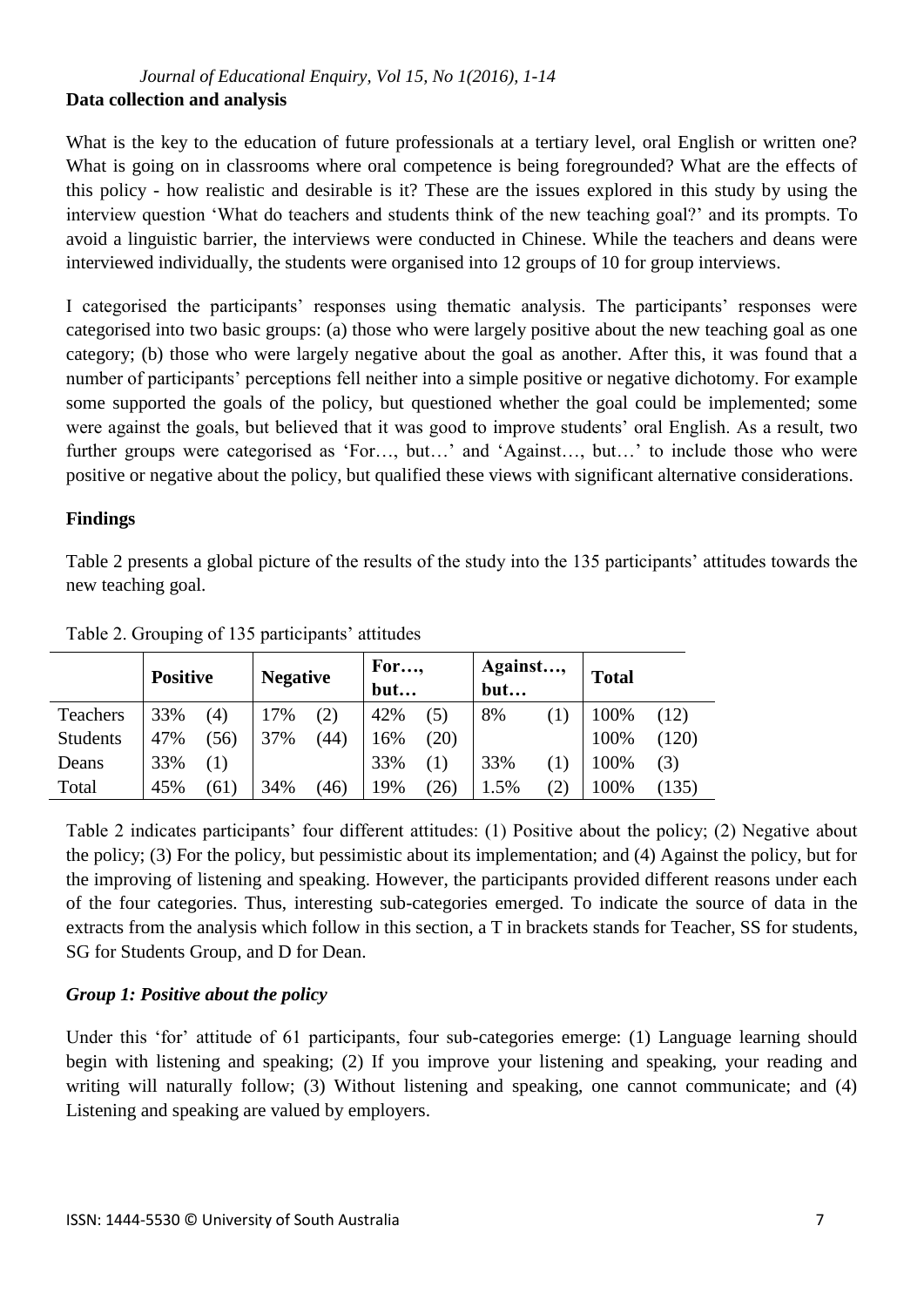## *Journal of Educational Enquiry, Vol 15, No 1(2016), 1-14 Group 2: Negative about the policy*

Although the reasons provided by 34% of the participants against the policy were different, they all point to one thing: Reading should be the priority. The point was made from different angles: (1) The goal was beyond the learners' needs; (2) Reading was the source of learning; (3) Focus on listening and speaking would lead us to nothing.

### *Group 3: For the policy but pessimistic about its implementation*

This category derived from 26 participants' perceptions is a little more complicated than the above two categories. It is neither 'for' nor 'against'. Those participants were in favour of the policy but lacking in confidence in its implementation because they thought the following problems as obstacles: (1) Large class sizes; (2) Students' lack of opportunities to speak; and (3) Teachers' low language proficiency.

# *Group 4: Against the policy, but for improving listening and speaking*

This is the smallest category because it derives from only two informants: a dean and a teacher. On the one hand, they both perceived reading rather than listening and speaking as the priority, on the other hand, they believed that it was good to improve students' oral English.

### **Discussion**

All responses summarised quantitatively in Table 2 were further analysed thematically to gain a better sense of the nuance of the participants' views about the policy. Four major themes emerged that are described below.

### **(1) Oral English as a social need**

45% of the participants believed the policy priorities met important social needs and therefore supported it. There was strong support based on the belief that '[l]istening and speaking are valued by employers (10SS)' and that oral English goes beyond language skills and becomes an indicator of one's quality which functions decisively as to whether or not a student can find a good job.

The participants indicated that it was pressing to improve oral English, claiming that '[i]f we believe English is a means of communication, the priority should be listening and speaking' (T9). Also, they viewed oral English as the key to language learning, believing that '[i]f you have the abilities in listening and speaking, your abilities in reading and writing will naturally be improved' (6SS, SG9).

Some even believed that '[w]ithout listening and speaking, you cannot communicate' (D1) and that '[t]he ultimate purpose of learning language' was 'to be able to listen and speak rather than just to read and write' (10SS, SG7). In their eyes, communicating orally in English was the key.

As the policy prioritises listening and speaking, some participants thought that it 'follows the natural law of language learning' (10SS, SG1). This shows that there is strong sympathy for the intent and underlying logic of the policy by nearly half the participants.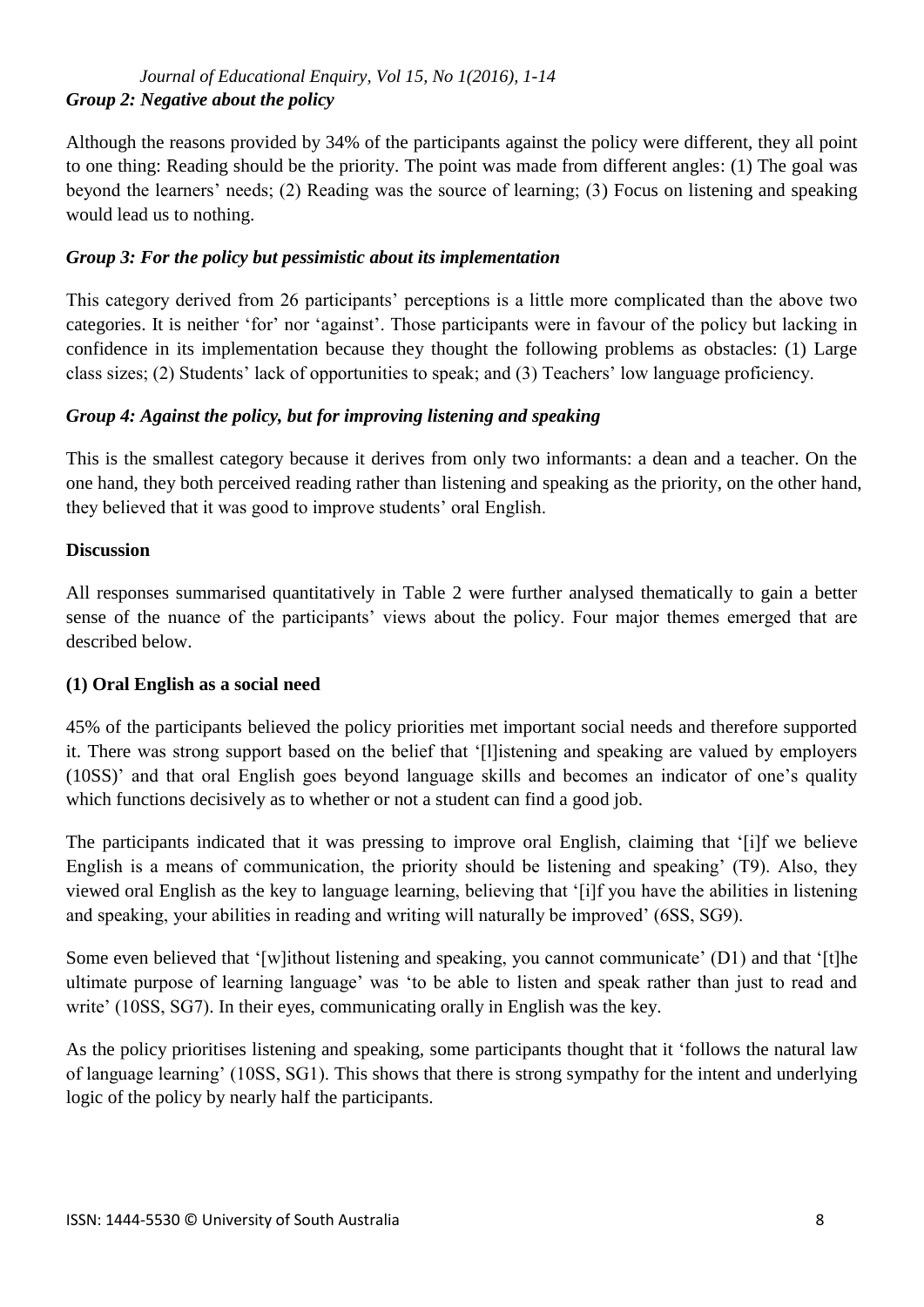#### *Journal of Educational Enquiry, Vol 15, No 1(2016), 1-14* **(2) Concern with classroom and teaching realities**

Reflecting on students' weakness in oral English, 19% of participants expressed their dislike of the classroom situation where students 'don't have opportunities to speak' (10SS, SG5) and 'spend much more time listening than speaking' (10SS, SG2). Why is that?

To improve oral English, students need time to speak, meaning that 'we need small classes' (T5). But the reality is just opposite: 'We have big classes' (T12), in which '[i]t's hard to practice [speaking]' (T2). As noted by T5,

> Look, there are around 80 students in class. So many students put up their hands [to answer my questions]… only a couple of students are given the chances to speak. I can see that students are rather disappointed (T5).

The participants thought it was hopeless to improve their oral English and arrived at the conclusion: '[C]lassroom doesn't help.… If you want to improve listening and speaking, you yourself have to practice after class' (10SS, SG5).

The biggest practical problem raised was teachers' low language proficiency. The policy is 'demanding to teachers' (T10) and 'challenges teachers' (D2), requiring that '[t]he teacher's spoken English should be an example for students' (T10). This 'requires too much [of teachers]', as explained by T11 who had been 'teaching English for many years': 'I'm afraid of talking with foreigners. If you ask me to have a talk with them over the telephone. I'm afraid too much. It's hard' (T11).

T11 was honest. Her English was relatively good among the CE teachers I knew, which indicates the seriousness of the problem. In my own experience, CE teachers seldom communicate with people in oral or written English.

# **(3) Written English for specific purposes**

A significant minority, 34% of the participants, viewed reading as the most important based on their understandings of learning, social needs, and development of language skills.

Most who were negative about the policy saw the new teaching goal as 'beyond the reality' (T3). On the one hand, '[w]e do not have the environment to speak English and hear English spoken', '[w]ithout reading, we cannot learn' (10SS, SG8). On the other hand, some saw reading as more important in terms of the ultimate purpose of learning:

> What we need is to make use of things from the outside world for reference...To meet this need, we have to read reference materials from other countries rather than to speak to people in those countries. We need to equip ourselves with that ability through reading (4SS, SG3).

The key here was access to English for a specific need, such as learning in a specialised field. T1 believed that for her students 'to make use of English in their specialised areas' '[r]eading is the source' because '[l]istening and speaking result from the accumulation of vocabulary and structures in reading'. The participants expressed their opinion of needing to learn English for specific purposes (ESP). Their view fits the global context of English as an international language, which largely means the use of English by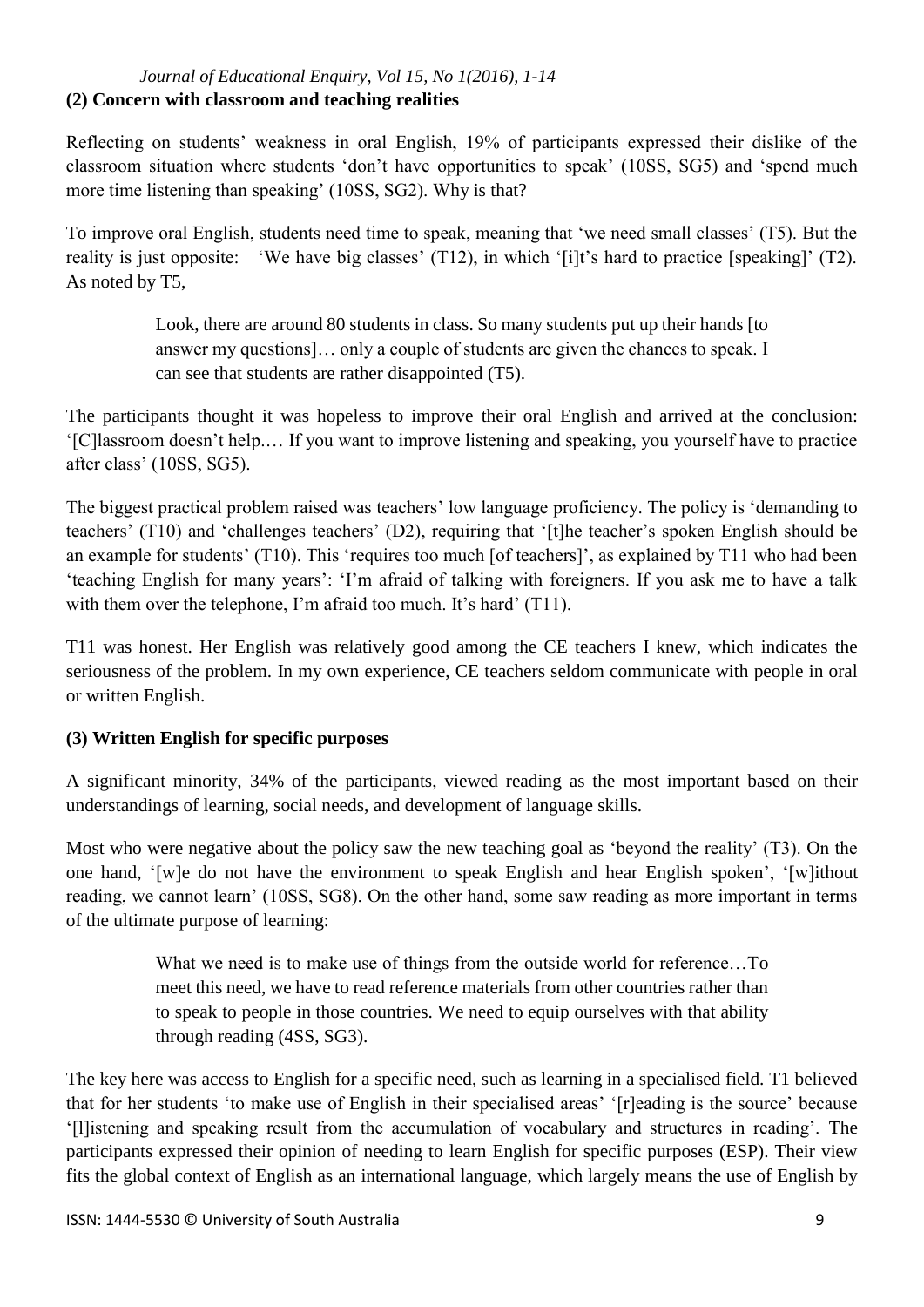*Journal of Educational Enquiry, Vol 15, No 1(2016), 1-14* people from different parts of the world in specific areas such as engineering, law, medicine, pharmacy, and ICT.

#### **(4) Reading as learning in Chinese culture**

Those with concerns about the policy were also influenced by the Chinese cultural view of learning as happening largely through reading rather than interaction:

> If we focus on listening and speaking, we'll learn nothing when class is over. What is improved? What will we have learnt? Nothing… (7SS, SG6).

This perhaps is one explanation for why CLT is resisted in China. As reported earlier, D3 prioritised the Intensive Reading Class over the Listening Class and T9 indicated that the problem in reading had to be solved – in both these cases their attitudes might also be influenced by their cultural respect for reading as the major means of learning, reflected in the following Chinese sayings in relation to learning: 'It is when you are using what you have learnt from books that you wish you have read more', 'To fly high, a bird flaps its wings first; To make progress, you read books first', 'To position yourself in a society, you have to learn; To learn, you have to read'; 'Reading a book, gaining your wit' (Haoshou, 2015)

Analysis of responses where participants expressed concerns about the policy suggests they saw it as unrealistic and unlikely to function as well as expected by the policy-makers. One respondent who was a Dean, offered a compromise perspective which goes as follows:

> Good [the policy]. But in terms of types of class, the Intensive Reading Class still plays a major role. We should still focus on reading. What we have to do is to make the Intensive Reading Class relatively interactive and integrate speaking into the Listening Class (D3).

The dean's view seems practical. Given the Chinese-speaking context in which English teaching takes place, '[l]istening and speaking only for the sake of listening and speaking would not work' (T1). Furthermore, the problems concerned the 'for…, but…' participants deeply were actually hindering the implementation of the policy. Additionally, compared with the Listening Class, to my best knowledge, it is true that 'the Intensive Reading Class still plays a major role' (D3). While still taking reading as the priority, D3 also emphasised oral English by making 'the Intensive Reading Class relatively interactive' and integrating 'speaking into the Listening Class'. D3's opinion can be seen as a compromise proposal.

### **Implications**

The four themes described in the discussion can be summarised by saying that for the participants, oral English is the key criterion for judging a learner's capacity of communication but that classroom realities hinder the implementation of the teaching goal. Following on from this, some participants noted that there were specific needs for English, notably in specialised fields of work and study. The policy may conflict with the Chinese culture of teaching and learning, adding a further roadblock for the policy's likelihood of success. These insights lead to some important challenges and questions that face English language policy-makers in contexts such as China. The most important of these is the question of the relationship between the oral and written form in learning a second language and it is to this question I turn first.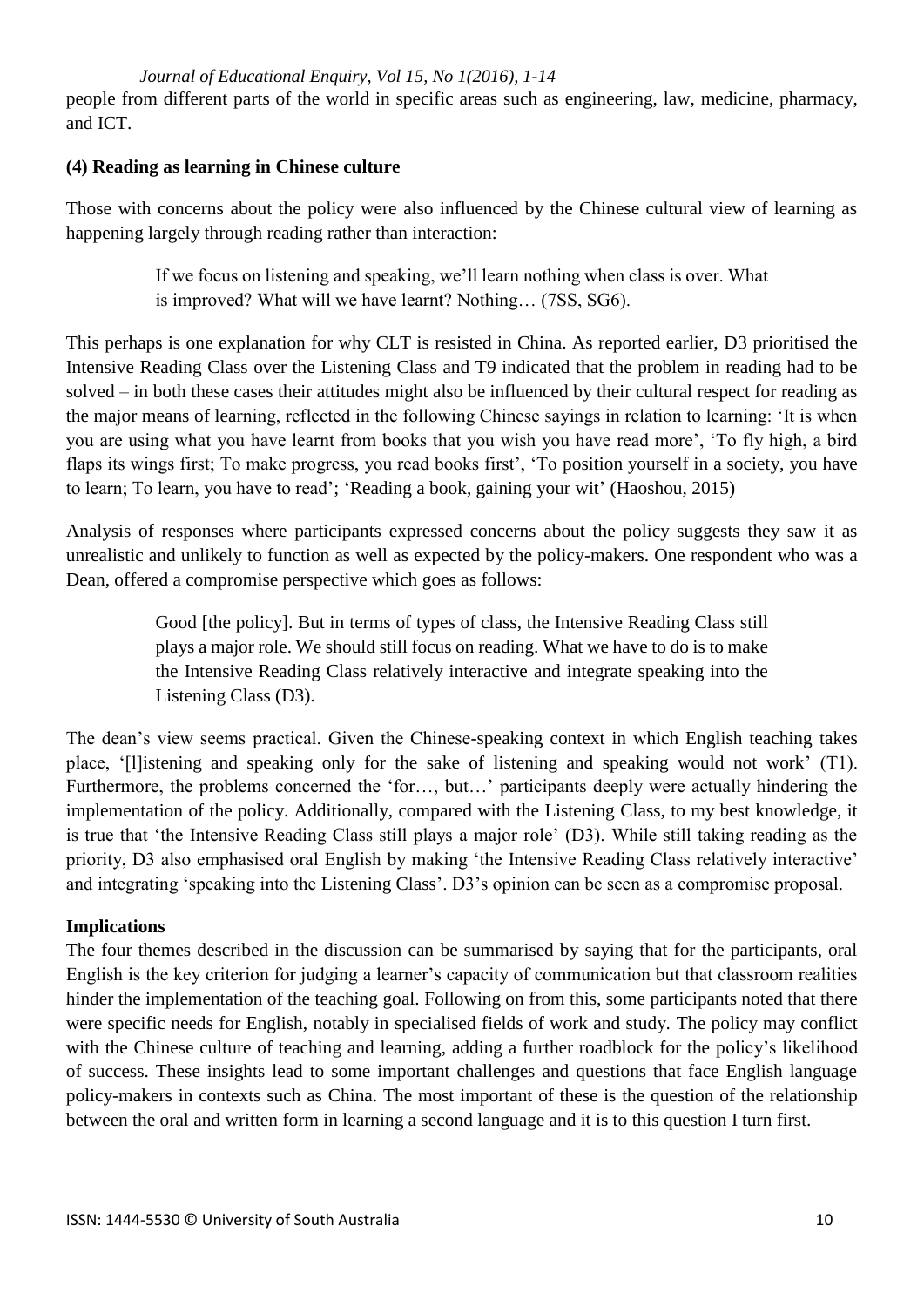### *Journal of Educational Enquiry, Vol 15, No 1(2016), 1-14* **The relationship between oral form and written form in learning a language**

Although some participants held that oral English would benefit written English to such an extent that the improvement of oral English would lead to the improvement of their written English, it is hard to prove such a cause-effect relationship. In every culture, 'the inability to read and write is known as illiteracy' (Richards, Platt, J., & Platt, H., 2002, p. 270).). The fact that '[m]any fluent bilinguals around the world are illiterate in one or both of their languages' (Saville-Troike, 2006, p. 137) suggests that oral form cannot naturally lead to written form at all either in L1 or L2 learning.

In the process of learning a mother tongue, learners are in a linguistic environment where they always hear the language spoken. As a result, they acquire listening and speaking long before they go to school and start to focus on reading and writing. In this sense, listening and speaking have nothing to do with schooling but constitutes the basis of reading and writing, even though the learning of written language later in school will polish oral language already acquired.

When it comes to L2 learning, it is totally different. At a macro level, learners do not develop any English skills until after they start school life. In such a situation, speaking usually follows reading. In other words, when learners become familiar with linguistic items through reading, they can practice using them orally. In the secondary socialisation of L2 education which is characterised by 'a heavy investment in the written language' (Widdowson, 1997, p. 143), oral forms normally develop from written forms not the other way round.

This means that oral English cannot be emphasised for the sake of oral English itself. Instead, it would be possible to improve oral English on the basis of the improving of written English.

The participants' views of the role of listening and speaking in communication can be classified into two versions. A strong version sees oral English as the only criterion for assessing a person's ability in communication, for those participants believed that '[w]ithout listening and speaking, you cannot communicate' (D1) and that '[t]he ultimate purpose of learning language' was 'to be able to listen and speak rather than just to read and write' (10SS, SG7). A weak version takes oral English as the primary criterion for communication: 'If we believe English is a means of communication, the priority should be listening and speaking' (T9).

These two versions have gone to the extreme because communication occurs 'either orally or in writing' (Savignon, 2007). 'Learning to read and write is a process of experiencing language for getting something done' (Emmitt & Pollock, 1997, p. 210). Note, there is even a *Written Communication* journal published by SAGE Publications [\(http://wcx.sagepub.com\)](http://wcx.sagepub.com/). Interestingly, written language is communicative when spoken language cannot be used. Cantonese and Mandarin, the two varieties of Chinese, are known as sounding like two different languages but sharing the same writing system. This makes it possible for all people who can read and write in Chinese to communicate with each other no matter whether they share the same spoken variety.

# **Taking account of classroom and teacher realities**

The policy prioritising oral English means more student talk in class and requires teacher talk as input of high quality. However, the realities are incompatible with the teaching goal. Large class sizes, for example, 'about 80', prevented students from having opportunities to speak and made them feel hopeless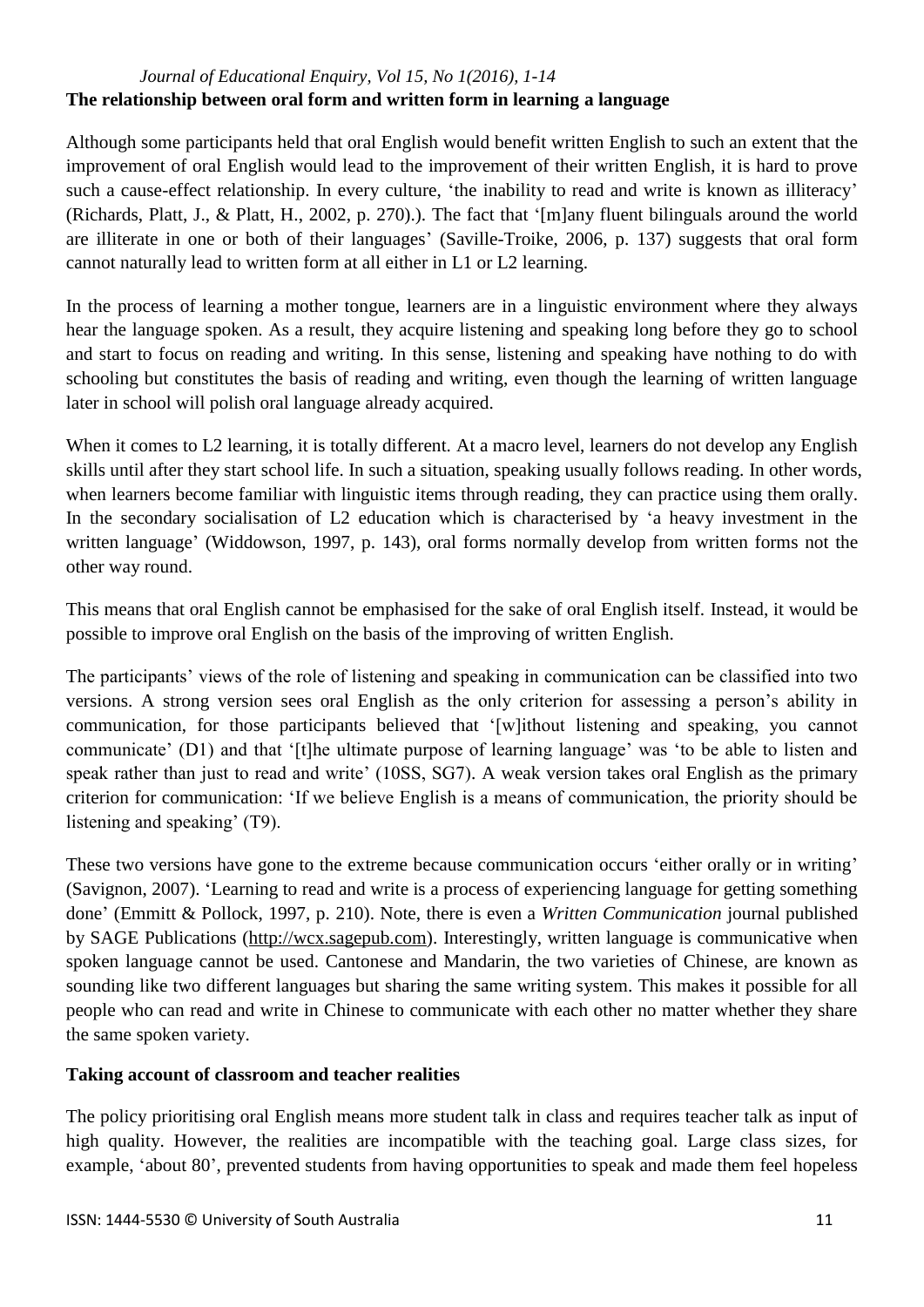to improve their oral English. The teacher's low language proficiency made it impossible for students to have access to high quality input, not benefiting students' learning directly towards the goal.

The above problems are also reported by Wu (2004), the Vice-Minister of the MOE. As long as large class sizes and the teacher's low language proficiency are realities, it will be hard to improve teaching. Perhaps, it is those two issues that the reform should address.

Additionally, the policy ignores the reality of the linguistic environment in China where it is hard to hear English spoken. Also, some participants perceived reading as the most important in learning because Chinese culture tends to take reading as the equivalent of learning (Hu, 2002).

### **Teaching for students' future needs**

For the vast majority of students who are learning English in China or other Asian countries, their ultimate goal is not to become members of local communities in English speaking countries 'usually mediated through the spoken language', but to qualify for members of international communities, for which they have to go 'through the secondary socialisation of education and training, involving a heavy investment in the written language' (Widdowson, 1997, p. 143).

In contrast with local communities defined as the first or primary, international communities are referred to as the secondary and are mediated through written language. The policy entailing CLT may not fit a tertiary education of future professionals from non-English speaking countries or regions where the goal of language teaching is not to reproduce native speakers but to produce L2 users (Cook, 2007), who, as Widdowson (1997) describes, are capable of communicating 'with like-minded people' all over the world by using 'professional and academic registers' which 'tend to retain a written mode even when spoken' (p. 143).

This is the reality of English as an international language for professionals worldwide. 'Even in this modern age of multimedia and high-tech environments', the majority of us still 'rely on our reading ability' to get information or more knowledge' (Celce-Murcia & Olshtain, 2000, p. 118), in particular, when our reliance on the Internet is, first of all, characterised by written language. Thus, most students' future work and learning is at least, if not more, dependent on written communication than the oral form, something that a focus on oral language overlooks.

Lacking in natural English speaking environment, classroom teaching needs to be based on written English supplemented by oral practice. In terms of students' English learning currently, to emphasise oral English for the sake of oral English is to treat the symptom but not the disease. When it comes to students' future needs, English education should be geared to their functioning as members of different international expert communities by communicating with their counterparts in English as 'an ingroup language' (Widdowson 1997, p. 144) which is heavily based on written English. The study suggests that there is not a strong awareness of the kinds of pedagogical or resource-based implications of having native speaker competence as a goal and argues that written English based on reading needs to remain the priority of foreign language education. Another way of saying this is that the goals of foreign language education should not forgo *academic competence* for the sake of *interpersonal competence* (Saville-Troike, 2006). For many of these future professionals, inter-individual communication will continue to be in academic forms of English, often written.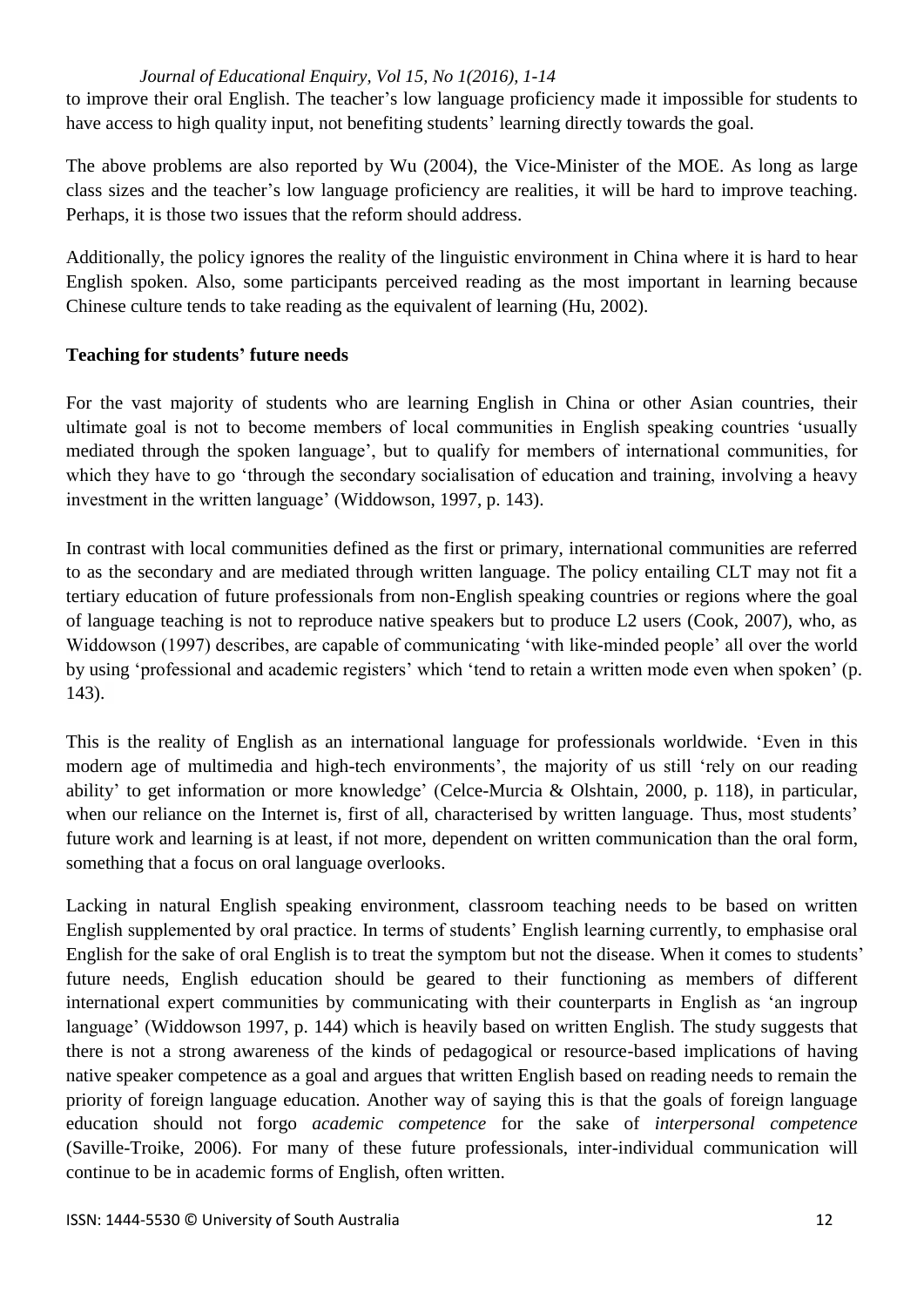**Hui Du** is a Professor in Applied Linguistics at Hohai University in Nanjing, China, and holds a PhD from the University of South Australia (UniSA) where his study (2007–2010) was supported by scholarships of an IPRS (International Postgraduate Research Scholarship) and a USAPA (UniSA Postgraduate Award). He has taught English in Chinese universities since 1985. His research interests include applied linguistics, teacher talk, classroom discourse analysis, sociocultural theory, (interactional) sociolinguistics, and teaching methodology. Email: [duhui@hhu.edu.cn](mailto:duhui@hhu.edu.cn)

#### **Acknowledgements**

I would like to thank Dr Phillip Anton Cormack and Dr Jill Burton for their suggestions and comments in writing this article.

#### **References**

Alptekin, C. 2002. Towards intercultural communicative competence. *ELT Journal,* 56(1): 57-64.

- Altinyelken, H. K. (2011). Student-centred pedagogy in Turkey: Conceptualisations, interpretations and practices. *Journal of Education Policy, 26*(2), 137-160.
- Bax, S. 2003. The end of CLT: A context approach to language teaching. *ELT Journal,* 57(3): 278-287.
- Biggs, J., & Watkins, D. (1996). The Chinese learner in retrospect. In D. Watkins & J. Biggs (Eds.), *The Chinese Learner: Cultural, Psychological and Contextual Influences* (pp. 269-285). Hong Kong: CERC and ACER.
- Celce-Murcia, M., & Olshtain, E. (2000). *Discourse and context in language teaching*. Cambridge: Cambridge University Press.
- Chen, S., & Tsai, Y. (2012). Research on English teaching and learning: Taiwan (2004–2009). *Lang. Teach., 45*(2), 180–201.
- Chen, Z., & Goh, C. (2011). Teaching oral English in higher education: Challenges to EFL teachers. *Teaching in Higher Education, 16*(3), 333-345.
- Cook, V. (2007). The Goals of ELT: Reproducing Native-speakers or Promoting Multicompetence among Second Language Users? In J. Cummins & C. Davison (Eds.), *International Handbook of English Language Teaching* (pp. 237-248). New York: Springer.
- Cullen, R. (1998). Teacher talk and the classroom context. *ELT Journal, 52*(3), 179-181.
- Curdt-Christiansen, X. L., & Silver, R. (2013). New wine into old skins: The enactment of literacy policy in Singapore. *Language and Education, 27*(3), 246–260.
- Du, H. (2005). False alarm or real warning? Implications for China of teaching English. *Journal of Educational Enquiry, 6*(1), 90-109.
- Du, H. (2012). College English teaching in China: Responses to the new teaching goal. *TESOL in Context, 22*(s3), 1-13.
- Emmitt, M., & Pollock, J. (1997). *Language and learning: An introduction for teaching (2nd ed.).* Melbourne: Oxford University Press Australia.
- Hanna, P. L. (2011). Gaining global perspective: Educational language policy and planning. *International Journal of Bilingual Education and Bilingualism, 14*(6), 733-749.
- Haoshou. (2015). Chinese sayings on reading. Retrieved 12 September 2015 http://wenda.haosou.com/q/1380525785060071
- Hiep, P. H. 2007. Communicative language teaching: Unity within diversity. *ELT Journal,* 61(3): 193-201.